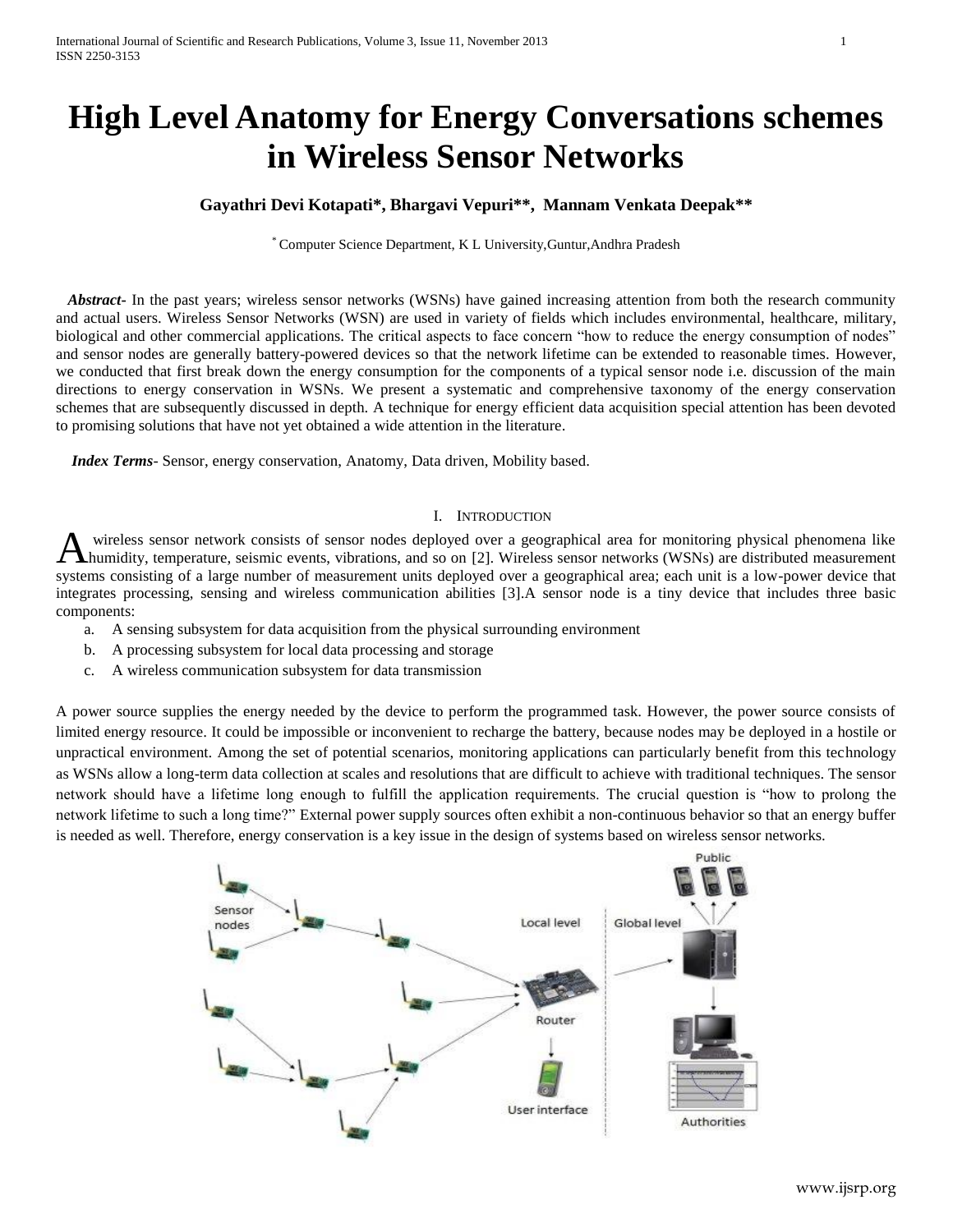#### FIG. 1. Sensor network architecture.

As shown in the fig.1 we consider the sensor network consisting of base station and number of sensor nodes deployed over a large geographic area [4]. Data are transferred from sensor nodes to the sink through a multi-hop communication paradigm. Experimental measurements have shown that generally data transmission is very expensive in terms of energy consumption, while data processing consumes significantly less [5]. The energy cost of transmitting a single bit of information is approximately the same as that needed for processing a thousand operations in a typical sensor node. The energy consumption of the sensing subsystem depends on the specific sensor type. Energy consumption remains the major obstacle for the full diffusion and exploitation when batteries can be recharged. In general energy-saving techniques focus on two subsystems:

The networking subsystem:

The energy management is taken into account in the operations of each single node, as well as in the design of networking protocols.

• The sensing subsystem

The techniques are used to reduce the amount or frequency of energy-expensive samples.

Energy efficient protocols are aimed at minimizing the energy consumption during network activities. Power management schemes are thus used for switching off node components that are not temporarily needed. We will survey the main enabling techniques used for energy conservation in wireless sensor networks. We will also survey the main techniques suitable to reduce the energy consumption of sensors when the energy cost for data acquisition cannot be neglected. These techniques are the basis for any networking protocol and solution optimized from an energy-saving point of view.

## II. APPROACHES FOR ENERGY CONSERVATION

We mainly consider the most widely adopted model in the literature, which is depicted in the fig.1.



FIG. 2: Architecture of a typical wireless sensor node.

As shown in the fig.2 typical wireless sensor node as usually assumed in the literature. It mainly consists of the four components:

- $\checkmark$  A sensing subsystem including one or more sensors for data acquisition
- $\checkmark$  A processing subsystem including a micro-controller and memory for local data processing
- $\checkmark$  A radio subsystem for wireless data communication
- $\checkmark$  A power supply unit

Sensor nodes may also include additional components such as a location finding system to determine their position. As the latter components are optional and only occasionally used. We identify three main enabling techniques namely:

## *i. Duty cycling*

It is mainly focused on the networking subsystem. The most effective energy-conserving operation is putting the radio transceiver in the (low-power) sleep mode whenever communication is not required [8]. The radio should be switched off as soon as there is no more data to send/receive and should be resumed as soon as a new data packet becomes ready. However, in this way nodes alternate between active and sleep periods depending on network activity.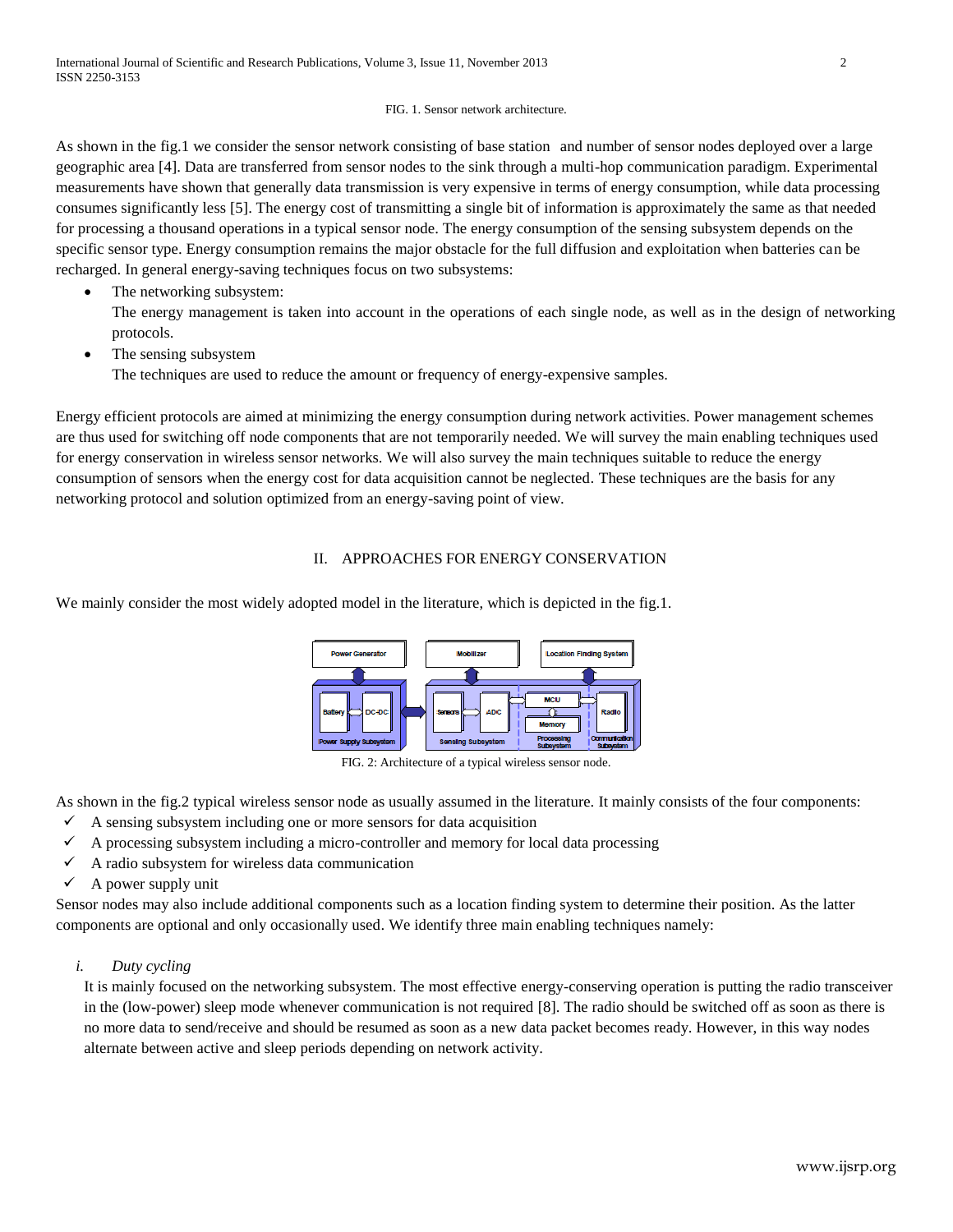International Journal of Scientific and Research Publications, Volume 3, Issue 11, November 2013 3 ISSN 2250-3153



FIG. 3: Taxonomy of approaches to energy savings in sensor networks.

## *ii. Data-driven approaches*

It can be used to improve the energy efficiency even more. Data sensing impacts on sensor nodes' energy consumption in two ways:

- *Unneeded samples:* Sampled data generally has strong spatial and/or temporal correlation. Therefore, there is no need to communicate the redundant information to the sink [6].
- *Power consumption of the sensing subsystem:* Reducing communication is not enough when the sensor itself is power hungry.

#### *iii. Mobility*

It can finally be used as a tool for reducing energy consumption. In a static sensor network packets coming from sensor nodes follow a multi-hop path towards the sink(s). A few paths can be more loaded than others can and nodes closer to the sink have to relay more packets so that they are more subject to premature energy depletion [7]. The traffic flow can be altered if mobile devices are responsible for data collection directly from static nodes.

Ordinary nodes can save energy because path length, contention and forwarding overheads are reduced as well. The mobile device can visit the network in order to spread more uniformly the energy consumption due to communications.

## III. HIGH LEVEL ANOTOMY

#### **Duty cycling**

It can be achieved through two different and complementary approaches as shown in the fig.3. From one side it is possible to exploit node redundancy that is typical in sensor networks and adaptively select only a minimum subset of nodes to remain active for maintaining connectivity [8]. Finding the optimal subset of nodes that guarantee connectivity is referred to as topology control. The basic idea behind topology control is to exploit the network redundancy to prolong the network longevity. On the other hand, active nodes do not need to maintain their radio continuously on.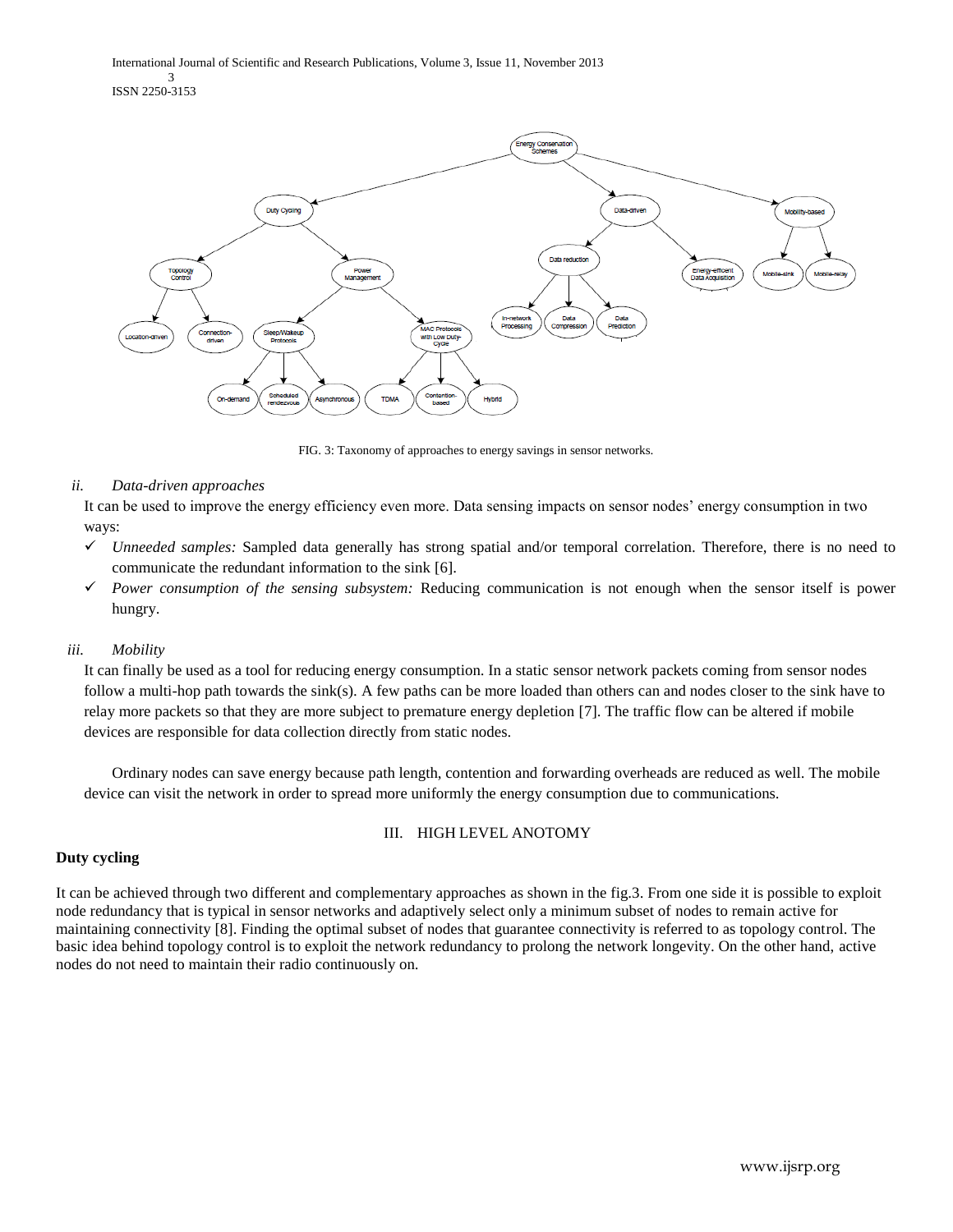

FIG. 4: Anatomy of duty cycling schemes.

Throughout we will refer to duty cycling operated on active nodes as power management. Topology control and power management are complementary techniques that implement duty cycling with different granularity. Power management protocols can be implemented either as independent sleep/wakeup protocols running on top of a MAC protocol [9][10]. Topology control protocols can be broadly classified in the following two categories:

- Location driven protocols: It define which node to turn on and when based on the location of sensor nodes that are assumed to be known
- Connectivity driven protocols: dynamically activate/deactivate sensor nodes so that network connectivity, or complete sensing coverage are fulfilled

Sleep/wakeup schemes can be defined for a given component of the sensor node, without relying on topology or connectivity aspects [14]. Independent sleep/wakeup protocols can be further subdivided into three main categories:

*on-demand*

It takes the most intuitive approach to power management. The main problem associated with on-demand schemes is how to inform the sleeping node that some other node is willing to communicate with it. A low-rate and low-power radio for signaling, and a high rate but more power hungry radio for data communication is typically using multiple radios.

*scheduled rendezvous*

The basic idea behind scheduled rendezvous schemes is that each node should wake up at the same time as its neighbors. Nodes wake up according to a wakeup schedule and remain active for a short time interval to communicate with their neighbors.

*asynchronous*

A node can wake up with asynchronous protocols when it wants and still be able to communicate with its neighbors. The goal is achieved by properties implied in the sleep/wakeup scheme, thus no explicit information exchange is needed among nodes.

We will focus mainly on power management issues rather than on channel access methods. We will survey below the most common MAC protocols by classifying them according to the taxonomy.

*TDMA (Time Division Multiple Accesses):* The schemes naturally enable a duty cycle on sensor nodes as channel access is done on a slot-by-slot basis.

*Contention-based protocols:* These are the most popular class of MAC protocols for wireless sensor networks. It achieves duty cycling by tightly integrating channel access functionalities with a sleep/wakeup scheme.

*Hybrid protocols:* It adapts the protocol behavior to the level of contention in the network. It behaves as a contention-based protocol when the level of contention is low and switch to a TDMA scheme when the level of contention is high.

## **Data-driven approaches**

It can be divided according to the problem they address as shown in the fig.4. Data-reduction schemes address the case of unneeded samples that the energy-efficient data acquisition schemes are mainly aimed at reducing the energy spent by the sensing subsystem. All these techniques aim at reducing the amount of data to be delivered to the sink node. In-network processing consists in performing data aggregation at intermediate nodes between the sources and the sink. Hence, we can reduce the amount of data reduction while traversing the data in network.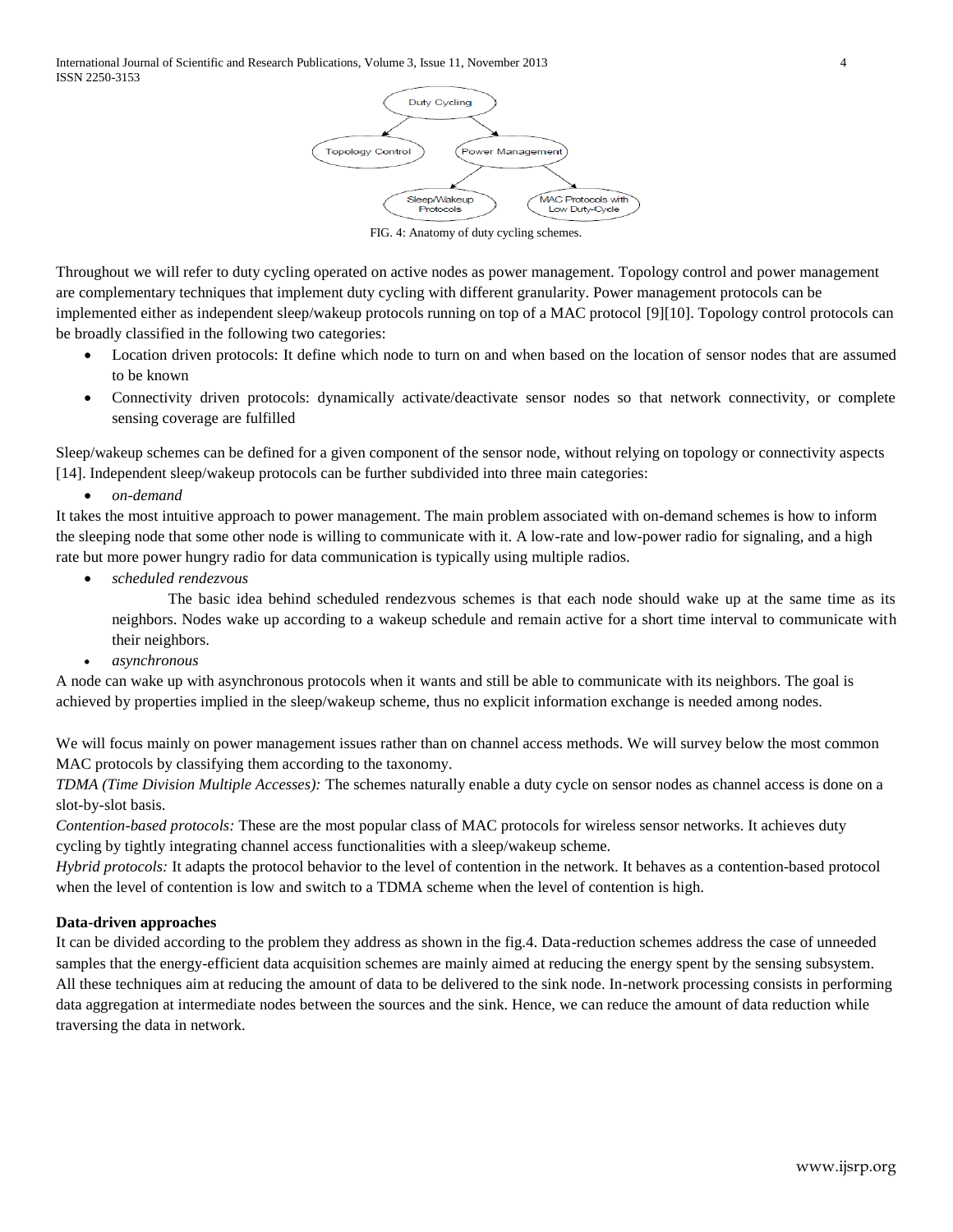International Journal of Scientific and Research Publications, Volume 3, Issue 11, November 2013 5 ISSN 2250-3153



FIG. 5: Anatomy of data-driven approaches to energy conservation.

*Data compression* can be applied to reduce the amount of information sent by source nodes [11] [12]. It involves encoding information at nodes that generate data and decoding it at the sink. As compression techniques are general we will omit a detailed discussion of them to focus on other approaches specifically tailored to WSNs. Data prediction consists in building an abstraction of a sensed phenomenon [13]. The model can predict the values sensed by sensor nodes within certain error bounds and reside both at the sensors and at the sink. Data prediction techniques build a model describing the sensed phenomenon. Hence, the queries can be answered using the model instead of the actually sensed data.

Two instances reside in the model; they are one at sink and the other at source end. The model at the sink can be used to answer queries without requiring any communication, thus reducing the energy consumption. Techniques to a stochastic characterization of the phenomenon. Two main approaches of this kind are the following:

- a) It is possible to map data into a random process described in terms of a probability density function
- **b)** A state space representation of the phenomenon can be derived and forthcoming samples can be guessed by filtering out a non-predictable component modeled as noise.

Data prediction techniques are time series forecasting that a set of historical values obtained by periodical samplings are used to predict a future value in the same series. A time series can be represented as a combination of a pattern and a random error. Thus it is characterized by its trend and its seasonality.

## **Mobility-based**

It schemes can be classified as mobile-sink and mobile-relay schemes as shown in the fig.5. Nodes are assumed static here and their density is expected to be large enough to allow communication between any two nodes, eventually by using a multi-hop path[7]. Mobility has been considered as an alternative solution for energy-efficient data collection in wireless sensor networks. We complete the survey by introducing the last energy conservation scheme as shown in the fig.5.



FIG. 6: Classification of data reduction techniques to energy conservation.

Energy consumption is reduced by the mobility. Packets coming from sensor nodes traverse the network towards the sink by following a multi-hop path. Depending on the network topology and packet generation rates at sources a few paths can be more loaded than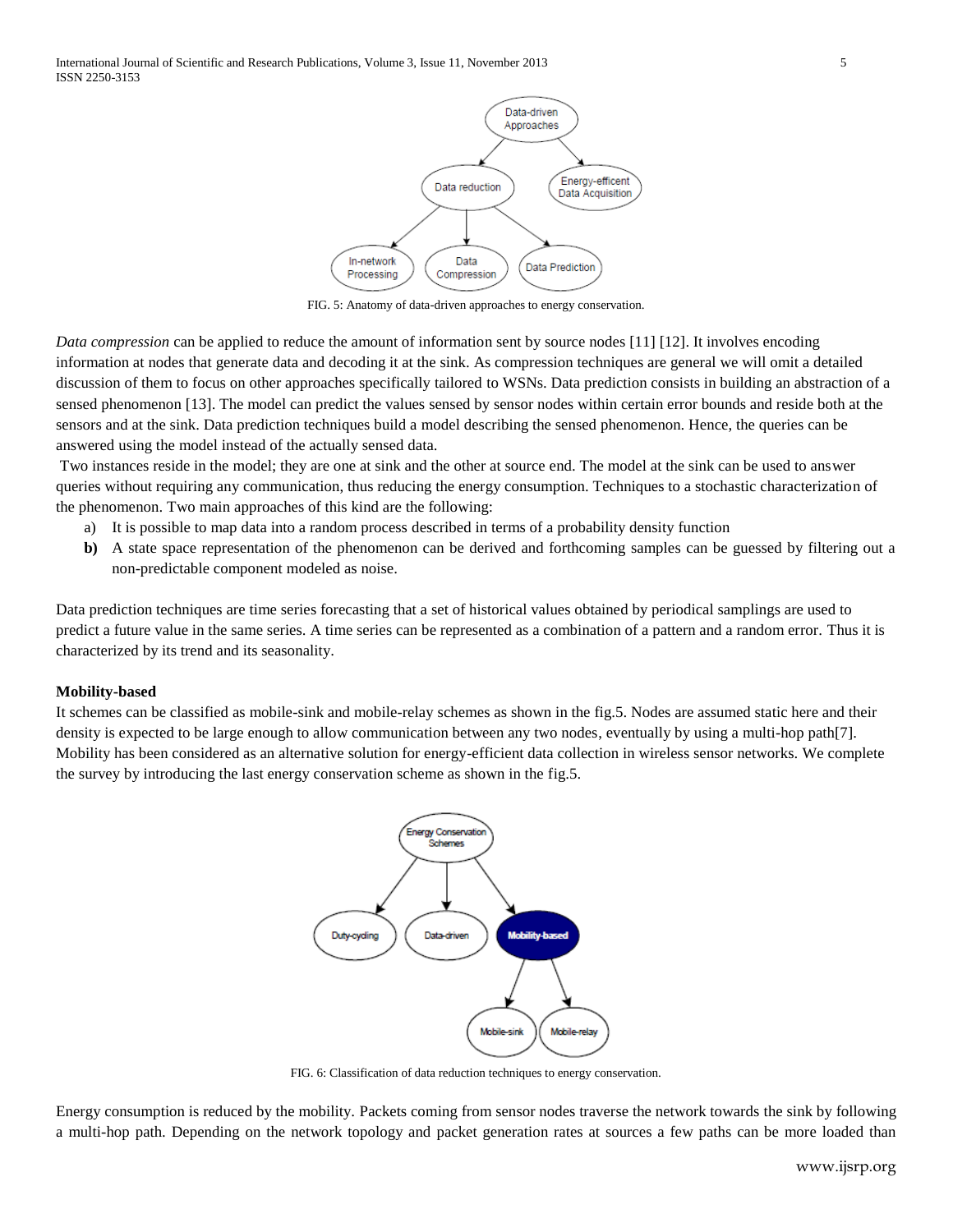International Journal of Scientific and Research Publications, Volume 3, Issue 11, November 2013 6 ISSN 2250-3153

others. Nodes closer to the sink also have to relay more packets so that they are subject to premature energy depletion. Ordinary nodes wait for the passage of the mobile device and route messages towards it. So that the communication with mobile data collector takes place in proximity. As mobilizers are generally quite expensive from the energy consumption standpoint, adding mobility to sensor nodes may be not convenient. The resulting energy consumption may be greater than the energy gain due to mobility itself, instead of making each sensor node mobile.

Mobility can be limited to special nodes, which are less energy constrained than the ordinary ones[15][16]. When the mobile elements visit the same node more than once at different distances, from an energy consumption standpoint it may be convenient for static sensors to defer transmissions at the instant in which the mobile element is closer to the source node. The energy consumption has to be better characterized with reference to Quality of Service parameters such as the fraction of reported data or the maximum latency. Most of these proposals give a little attention to the energy spent per transferred message, but focus on the way the mobile element should move to visit nodes in a timely fashion.

#### IV. CONCLUSION

 We have surveyed the main approaches to energy conservation in wireless sensor networks. A systematic and comprehensive classification of the solutions has proposed in the literature. Our discussion has no limitations to topics that have received wide interest in the past. However, we have also stressed the importance of different approaches such as data-driven and mobility-based schemes. As far as "traditional" techniques to energy saving, an important aspect, which has to be investigated more deeply, is the integration of the different approaches into a single off-the-shelf workable solution. The energy consumption of the radio is much higher than the energy consumption due to data sampling or data processing. We have shown the power consumption of the sensor is comparable to the power needed by the radio. We think that the field of energy conservation targeted to data acquisition has not been fully explored yet. We observe an increasing interest towards sparse sensor network architecture. A network can be very efficient and robust if communication protocols can appropriately exploit the mobility of collector nodes. We conclude the paper with insights for research directions about energy conservation in WSNs.

#### **REFERENCES**

[1] K. Akkaya, M. Younis, "Energy-aware to mobile gateway in wireless sensor networks", Proc. of the IEEE Globecom 2004 Workshops, pp. 16–21, Dallas, United States, November 29–December 3, 2004.

[2] I. F. Akyildiz, W. Su,Y. Sankarasubramaniam and E. Cayirci, "Wireless Sensor Networks: a Survey", Computer Networks , Volume 38, N. 4, March 2002.

[3] D. J. Cook and S. K. Das, "Smart environments: technologies, protocols and applications," New York: John Wiley, pp. 13-15, 2004.

[4] I. F. Akyildiz, W. Su, Y. Sankarasubramaniam and E. Cayirci, "Wireless Sensor Networks: a Survey", Computer Networks , Volume 38, N. 4, March 2002.

[5] V. Raghunathan, C. Schurghers, S. Park, M. Srivastava, "Energy-aware Wireless Microsensor Networks", IEEE Signal Processing Magazine, March 2002, pp. 40-50.

[6] M. C. Vuran, O. B. Akan, and I. F. Akyildiz, "Spatio-Temporal Correlation: Theory and Applications for Wireless Sensor Networks", Computer Networks Journal, Vol. 45, No. 3, pp. 245-261, June 2004.

[7] J. Li, P. Mohapatra, "Analytical Modeling and Mitigation Techniques for the Energy Hole Problem in Sensor Networks", Pervasive Mobile Computing, 3(3):233-254, June 2007.

[8] D. Ganesan, A. Cerpa, W. Ye, Y. Yu, J. Zhao, D. Estrin, "Networking Issues in Wireless Sensor Networks", Journal of Parallel and Distributed Computing, Vol. 64 (2004) , pp. 799-814.

[9] A. Mainwaring, J. Polastre, R. Szewczyk, D. Culler and J. Anderson, "Wireless Sensor Networks for Habitat Monitoring", Proc. ACM Workshop on Wireless Sensor Networks and Applications, pp. 88-97, Atlanta (USA), September 2002.

[10] A. Warrier, S.Park J. Mina and I. Rheea, "How much energy saving does topology control offer for wireless sensor networks? – A practical study", Elsevier/ACM Computer Communications, Vol. 30 (14-15), Pp. 2867-2879, 15 October 2007.

[11] C. Tang, C. S. Raghavendra, "Compression techniques for wireless sensor networks", Chapter 10 in book Wireless Sensor Networks, Pp. 207 - 231, Kluwer Academic Publishers, 2004.

[12] M. Wu, C. W. Chen, "Multiple Bit Stream Image Transmission over Wireless Sensor Networks", Chapter 13 in book Sensor Network Operations, Pp. 677-687, IEEE & Wiley Interscience, 2006.